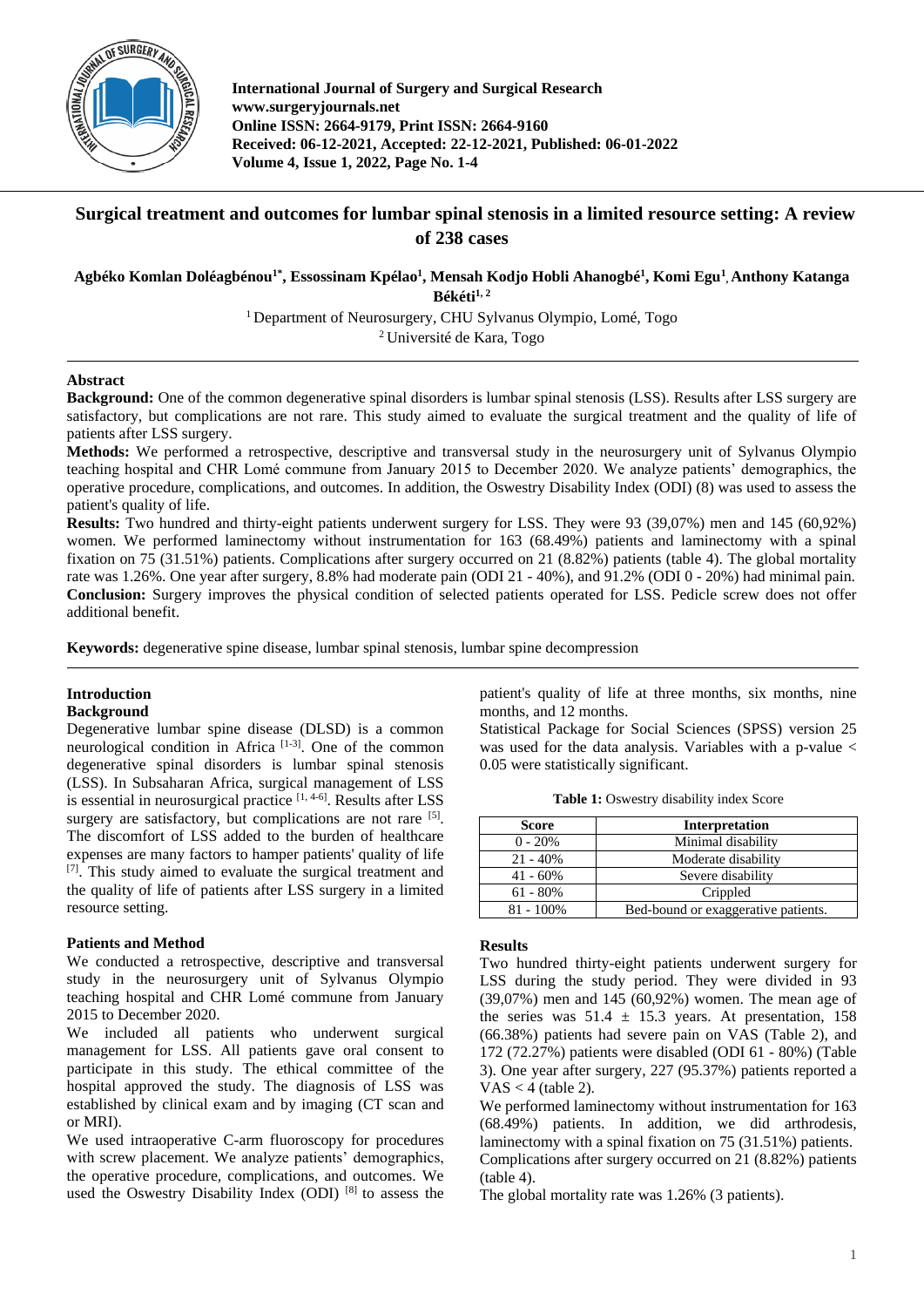**Table 2:** Comparison of visual analogue scale pre-op and post-op.

|                              | pre-op | months post-op | 6 months post-op | 9 months post-op | 12 months op |
|------------------------------|--------|----------------|------------------|------------------|--------------|
| mild pain $[0-4]$            |        | $\sim$<br>126  | 170              | 170<br>$10^{-7}$ | $\sim$<br>∼  |
| moderate pain $[4-8]$        | 80     |                | 40               | 40               |              |
| 101<br>severe pain $[8 - 1]$ | 158    |                | 20               | 20               |              |

|                      |          | <b>Pre-opl Three months post-op</b> | 6 months post-op       | 9 months post-op       | 12 months post-op      |
|----------------------|----------|-------------------------------------|------------------------|------------------------|------------------------|
|                      |          | <b>Instrumentation</b>              | <b>Instrumentation</b> | <b>Instrumentation</b> | <b>Instrumentation</b> |
|                      |          | No Yes                              | No Yes                 | No Yes                 | No Yes                 |
| minimal $0 - 20%$    | $\Omega$ | 8 1 9                               | 56 32                  | 63 38                  | 149 68                 |
| moderate $21 - 40\%$ | $\Omega$ | 143 52                              | 9641                   | 91 37                  | 14 7                   |
| severe $41 - 60\%$   | 54       |                                     | 70                     | 50                     | 0 <sub>0</sub>         |
| crippled $61 - 80\%$ | 172      | 30                                  |                        | 40                     | 0 <sub>0</sub>         |
| Bed bound 81 - 100%  | 12       | 22                                  |                        | 0 <sub>0</sub>         | 0 <sub>0</sub>         |
|                      |          | 0.06                                | 0.18                   | 0.04                   | 0.21                   |

**Table 3:** Oswestry disability index score evolution pre-op and post-op.

**Table 4:** complications

| <b>Complications</b> | N(%)     | <b>Treatment</b>                     | <b>Outcome</b> |
|----------------------|----------|--------------------------------------|----------------|
| pseudomeningocele    | 2(0.8)   | surgical repair                      | recovery       |
| dural tear           | 8 (3.36) | surgical repair                      | recovery       |
| CSF leak             | 3(1.26)  | surgical repair                      | recovery       |
| wound infection      | 8 (3.36) | Antibiotic, surgical repair recovery |                |

#### **Discussion**

One of the most typical conditions in African neurosurgical practice is lumbar stenosis (1, 4, 5). In our study, we report a female preponderance (sex-ratio = 1.6). Mijiyawa *et al* [9] . Also reported that female preponderance, whereas Levy *et al* [10] . had a male preponderance.

After a failure of conservative measures, LSS is an option in managing lumbar spine disease  $[11]$ . Single or multilevel decompressive laminectomy is the standard surgical treatment for degenerative LSS [12]. The other option of posterior surgery is pedicle screw instrumentation in patients with chronic low back pain [13]. There is no consensus in the choice of standalone decompression or combination with pedicle screw  $[14]$ . The benefits of single or multilevel decompressive laminectomy have been reported for LSS surgery  $[12, 15-17]$ . When there is spinal instability, decompression with fusion is preferable  $[18, 19]$ .

Institutional surveillance is necessary to keep the surgical standards at a standard level owing to the high incidence of lumbar spine surgeries<sup>[20-22]</sup>.

The health condition of the patient and the problems regarding the operative environment are the two types of surgical morbidity associated with LSS  $[23, 24]$ . The rate of postoperative complications varies between 7% to 10.9% [4, 20, 25, 26] . We reported 8.82% of complications in our series (Table 4). The risk of complications may increase with age <sup>[27]</sup>. The mean age in our series was  $51.4 \pm 15.3$  years. Djientcheu *et al* <sup>[4]</sup>. Found a mean age of 57.3 years. According to Schoenfield *et al* <sup>[25]</sup>. mean age was 55.9  $\pm$ 14.5 years, and  $51.47 \pm 17.5$  according to Pereira *et al* <sup>[28]</sup>. Over 75 years of age, the complication rate could rise 18% [27] .

Dural tear and wound infection are primarily reported in complications of LSS  $[26, 28, 29]$ . The infection rate in our series was 3.36. It is similar to the 3% reported by Fatigba *et*   $al$  <sup>[26]</sup>, the 3.9 % reported by Djientcheu *et al* [4]. Our rate of infection is inferior to the 4.9% of infection reported by Smith *et al* [30]. and 7.34% of Pereira *et al* [28]. The rate of dural tear in our study was 3.36%. It is similar to the 3.1% of Fu *et al* [20] . Our dural rate is lower than the 4.9% of Djientcheu *et al* [4]. and the 7.4% of Strömqvis *et al* [31].

Endler *et al* [32]. reported outcomes improved after surgery without statistically significant differences, whether noninstrumented or instrumented surgery. That is similar to our study (Table 3).

The standard tool in assessing patients with low back pain is the ODI <sup>[8, 33]</sup>. Nevertheless, it should not be used alone in assessing walking limitations in patients with lumbar stenosis <sup>[34]</sup>. One hundred fifty-eight patients (Table 2) presented with severe pain (VAS 8 - 10). Three months after surgery, 28.15% of patients had moderate pain in our study. This rate is lower than the 59.6% rate of Bello *et al* [7] . The surgery aims to improve the quality of life of patients [35]. At presentation, our study showed that 76.47% were crippled (ODI 61 - 81%) and bed bounded (ODI 81-100%). One year after surgery, 8.8% had moderate pain (ODI 21 - 40%), and 91.2% (ODI 0 - 20%) had minimal pain. Our findings are similar to Louie *et al* <sup>[36]</sup>. Caralopoulos *et al* <sup>[37]</sup>, and Atlas *et al* [35] .

#### **Conclusion**

Some complications can occur after LSS surgery. In our institution, their rates are low. The surgery improves the physical condition of selected patients operated for LSS. Pedicle screw does not offer additional benefit.

#### **Abbreviations**

LSS: lumbar spinal stenosis: ODI: Oswestry disability index: VAS: visual analogue scale: CT: Computed tomography: MRI: Magnetic resonance imaging.

#### **Aknowledgements**

The authors convey their regards to all study paticipants and their family.

#### **Funding**

Nile

#### **Availability of data and materials**

The datasets used/ or analyzd in this study are available from the corresponding author on reasonable request.

#### **Author's contribution**

*Agbéko Komlan Doléagbénou* participated in the data collection, data analysis, and manuscript preparation.

*Essossinam Kpélao* participated in the study design, data collection, data analysis, and manuscript preparation.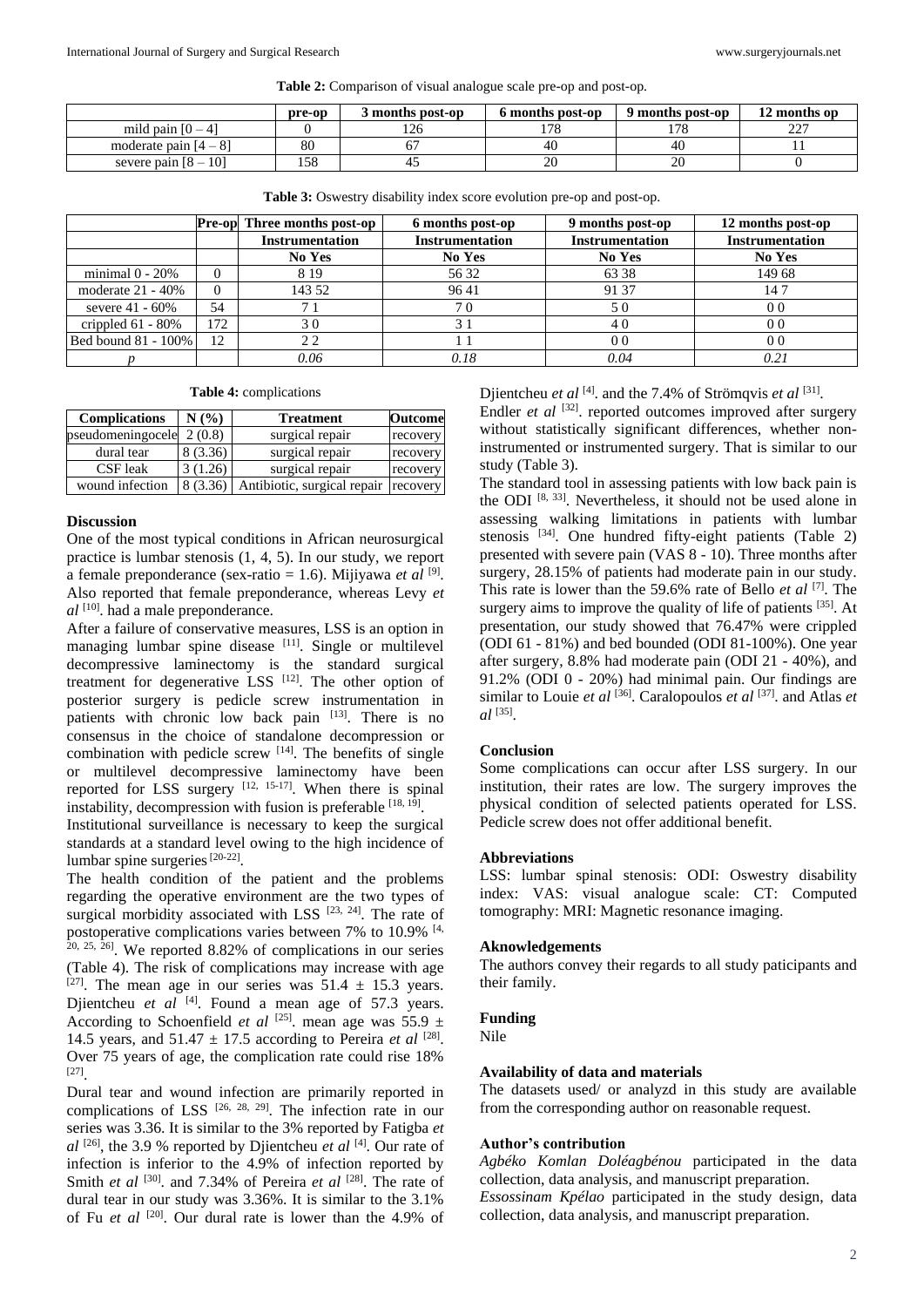*Komi Egu* participated in the data collection and data analysis.

*Anthony Katanga Békéti* participated in the data collection. All authors read and approved the final manuscript.

### **Ethics approval**

The current retrospective study was approved by the Sylvanus Olympio Teaching Hospital Ethic committee. The informed consent was obtained from each patient.

## **Competing interests**

There are no conflicts of interst.

#### **References**

- 1. Park BE. Surgical Treatment of Degenerative Lumbar Spine Disease in Rural Sub-Saharan Africa: A Retrospective Study of 450 Cases and Its Future Implications. World Neurosurg. Mars,2016:87:417‑21.
- 2. Oniankitan O, Magnan A, Fianyo E, Mijiyawa M. LE canal lombaire rétréci en consultation rhumatologique à lomé (Togo), 4.
- 3. Ravindra VM, Senglaub SS, Rattani A, Dewan MC, Härtl R, Bisson E *et al*. Degenerative Lumbar Spine Disease: Estimating Global Incidence and Worldwide Volume. Glob Spine J,2018:8(8):784‑94.
- 4. Djientcheu VDP, Njamnshi AK, Singwe MN, Bello F, Yamgoue YT, Eloundou NJ *et al*. Canal lombaire étroit: à propos de 102 cas à l'Hôpital Central de Yaoundé. Rev Afr Chir Spéc [Internet]. Disponible sur, 2010, 4(8). https://www.ajol.info/index.php/racs/article/ view/67883
- 5. Fatigba OH, Belo M, Pape AG, Tove KS de, Alihonou T, Lawin BL *et al*. La stenose du canal lombaire : resultats chirurgicaux et fonctionnels dans une unite de neurochirurgie au Benin. Afr J Neurol Sci, 2015:34(1):17-25.
- 6. Kabre A, Ba MC, Cisse R, Sorgho LC, Doli P, Kabore J. [Lumbar canal stenosis in Ouagadougou: aetiological, clinical aspects and prognosis regarding 80 cases. Dakar Med,2003:48(2):138‑41.
- 7. Bello F, Njami VA, Bogne SL, Lekane NA, Mbele GI, Nchufor R *et al*. quality of life of patients operated for lumbar stenosis at the Yaoundé Central Hospital. Br J Neurosurg, 2020: 34(1): 62-5.
- 8. Fairbank JC, Couper J, Davies JB, O'Brien JP. The Oswestry low back pain disability questionnaire. Physiotherapy. Août,1980:66(8):271‑3.
- 9. Mijiyawa M, Oniankitan O, Kolani B, Koriko T. Low back pain in hospital outpatients in Lomé (Togo). Joint Bone Spine,2000:67(6):533‑8.
- 10. Levy LF. Lumbar intervertebral disc disease in Africans. J Neurosurg janv,1967:26(1):31‑4.
- 11. Toluse A, Alimi M, Gbadegesin SA, Ogundele O. Lumbar spine decompression with or without instrumentation in a limited resource setting. Arch Int Surg, 2019: 9(4): 99.
- 12. Weinstein JN, Lurie JD, Olson PR, Bronner KK, Fisher ES. United States' trends and regional variations in lumbar spine surgery: 1992-2003. Spine, 2006: 31(23): 2707-14.
- 13. Machado GC, Ferreira PH, Yoo RI, Harris IA, Pinheiro MB, Koes BW *et al*. Surgical options for lumbar spinal

stenosis. Cochrane Database Syst Rev,2016:11:CD012421.

- 14. Eck JC, Sharan A, Ghogawala Z, Resnick DK, Watters WC, Mummaneni PV *et al*. Guideline update for the performance of fusion procedures for degenerative disease of the lumbar spine. Part 7: lumbar fusion for intractable low-back pain without stenosis or spondylolisthesis. J Neurosurg Spine. Juill,2014:21(1):42‑7.
- 15. Atlas SJ, Delitto A. Spinal stenosis: surgical versus nonsurgical treatment. Clin Orthop. Févr,2006:443:198-207.
- 16. Atlas SJ, Keller RB, Wu YA, Deyo RA, Singer DE. Long-term outcomes of surgical and nonsurgical management of lumbar spinal stenosis: 8 to 10 year results from the maine lumbar spine study. Spine 15 avr,2005:30(8):936‑43.
- 17. Malmivaara A, Slätis P, Heliövaara M, Sainio P, Kinnunen H, Kankare J *et al*. Surgical or nonoperative treatment for lumbar spinal stenosis? A randomized controlled trial. Spine 1 janv,2007:32(1):1‑8.
- 18. Yone K, Sakou T, Kawauchi Y, Yamaguchi M, Yanase M. Indication of fusion for lumbar spinal stenosis in elderly patients and its significance. Spine juill,1996:21(2):242‑8.
- 19. Zucherman J, Hsu K, Picetti G, White A, Wynne G, Taylor L. Clinical efficacy of spinal instrumentation in lumbar degenerative disc disease. Spine. Juill,1992:17(7):834‑7.
- 20. Fu K-MG, Smith JS, Polly DW, Perra JH, Sansur CA, Berven SH *et al*. morbidity and mortality in the surgical treatment of 10,329 adults with degenerative lumbar stenosis: Clinical article. J Neurosurg Spine. 1 mai,2010:12(5):443‑6.
- 21. Katz JN, Lipson SJ, Larson MG, McInnes JM, Fossel AH, Liang MH. The outcome of decompressive laminectomy for degenerative lumbar stenosis. JBJS. Juill,1991:73(6):809-16.
- 22. Aghayev E, Mannion AF, Fekete TF, Janssen S, Goodwin K, Zwahlen M *et al*. Risk Factors for Negative Global Treatment Outcomes in Lumbar Spinal Stenosis Surgery: A Mixed Effects Model Analysis of Data from an International Spine Registry. World Neurosurg. Avr,2020:136:e270‑83.
- 23. Lee JC, Kim MS, Shin BJ. An Analysis of the Prognostic Factors Affecing the Clinical Outcomes of Conventional Lumbar Open Discectomy : Clinical and Radiological Prognostic Factors. Asian Spine J. juin,2010:4(1):23‑31.
- 24. Lurie J, Tomkins-Lane C. Management of lumbar spinal stenosis. BMJ. 4 janv,2016:352:h6234.
- 25. Schoenfeld AJ, Ochoa LM, Bader JO, Belmont PJJ. Risk Factors for Immediate Postoperative Complications and Mortality Following Spine Surgery: A Study of 3475 Patients from the National Surgical Quality Improvement Program. JBJS,2011:93(17):1577‑82.
- 26. Olatoundji Fatigba H, Hode L, Quenum K, Alihonou T, Savi de Tove KM, S Allodé A. Post-operative Morbidity and Mortality of Lumbar Spinal Stenosis at one Teaching Hospital in North-eastern Benin. Iran J Neurosurg,2020:6(1):13‑20.
- 27. Deyo RA, Cherkin DC, Loeser JD, Bigos SJ, Ciol MA. Morbidity and mortality in association with operations